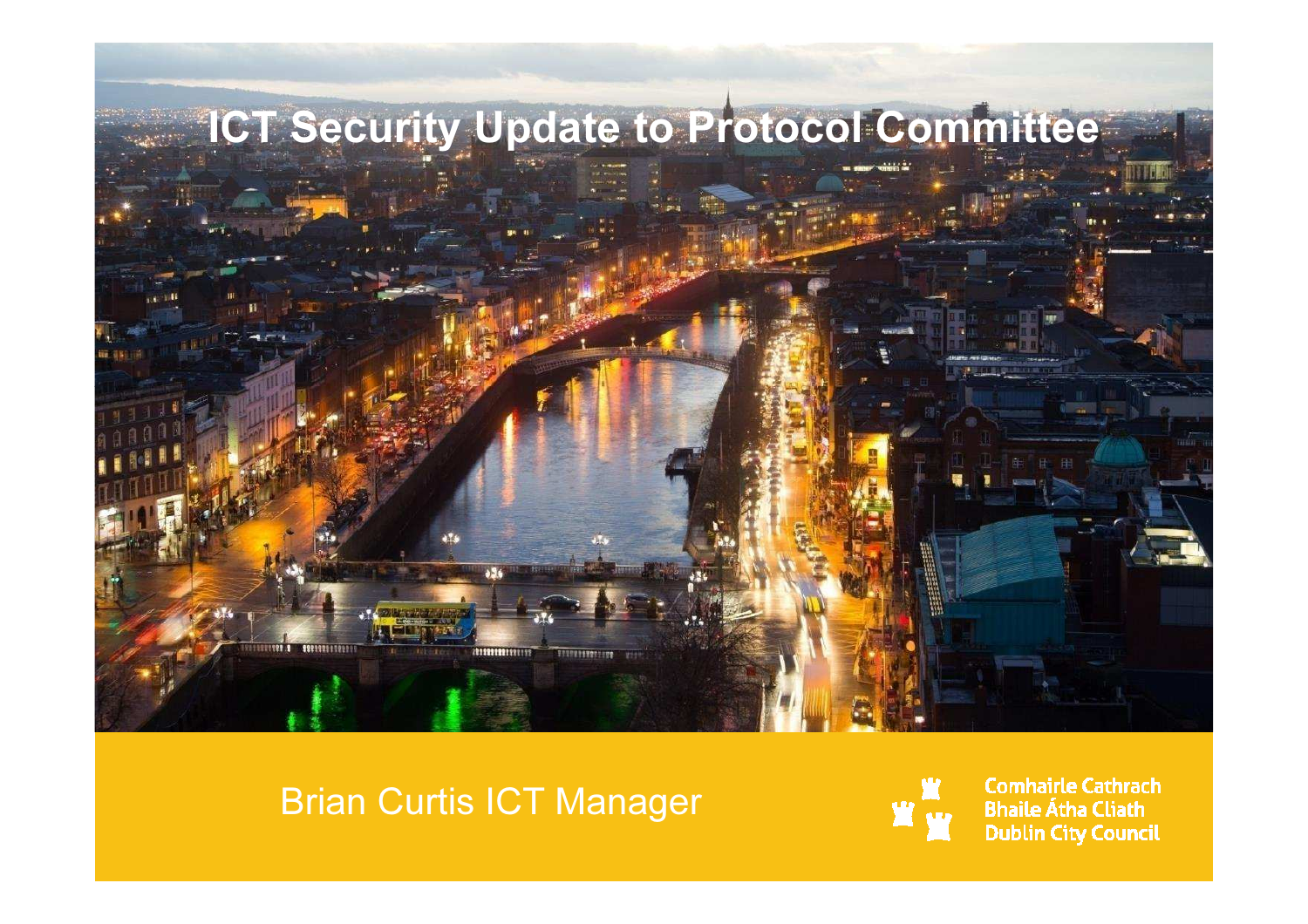#### Introduction

- $\bullet$  A range of High profile Cyber attacks have impacted on Government Agencies over the last twelve months.
- $\bullet$  Presentation Contents
	- •Recent Cyber attacks
	- $\bullet$ DCC Response to these Attacks
	- $\bullet$ Current Security profile in DCC
	- •NIST Framework
	- Future Impact of Cyber Security
- $\bullet$ This is a non technical and high level presentation

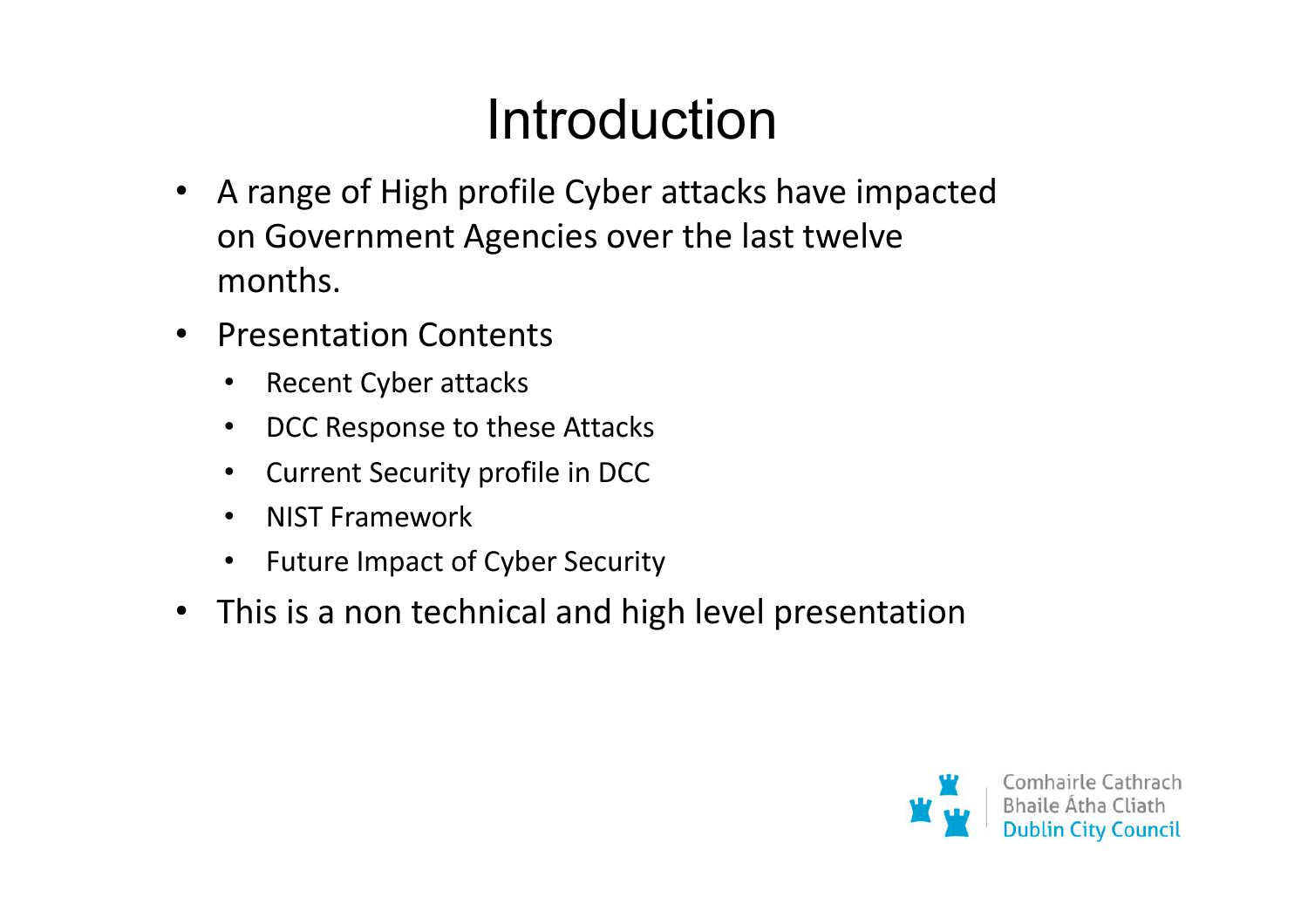## Recent Cyber Attacks impacting on Government Agencies

- • Note that there is a continuous attacks on all organisations at all times. More sophisticated with greater impacts now.
- The HSE suffered Ransomware attack
	- Impacted on business services
	- High Cost
	- Data loss
- Microsoft exchange mail for any organisation with email exposed to the internet.
- 2<sup>nd</sup> Microsoft Exchange weakness led to another critical patching
- Log4j major vulnerability

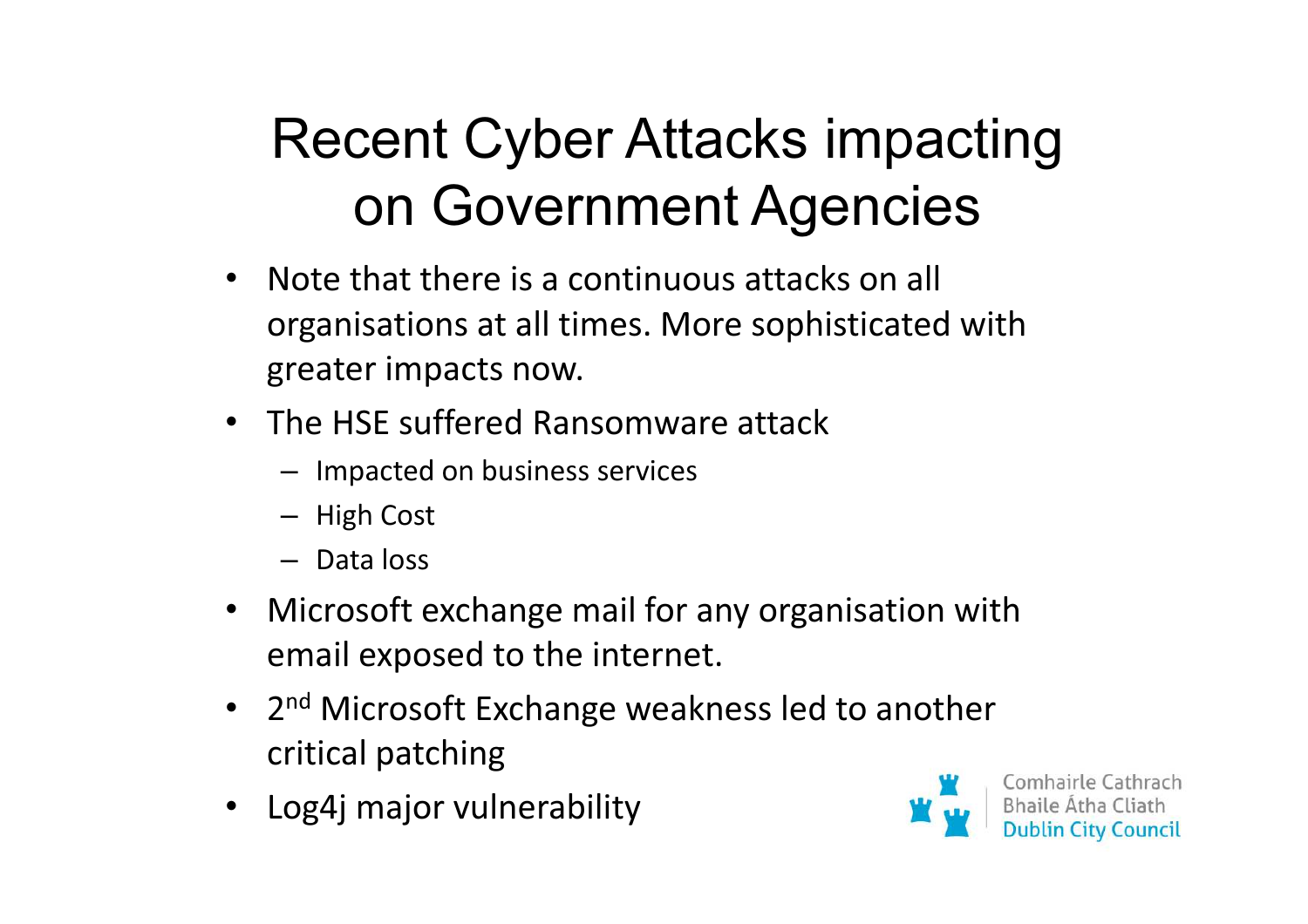#### DCC Response to these Attacks

- •DCC not impacted by these attacks
- $\bullet$  Incidents managed by
	- Security Team
	- Technical Teams
	- External support teams
	- SOC / SIEM managed service 24 x 7
	- Central government CERT team
- Attack vectors identified
- •Scanning of Indicators of compromise
- •Critical patches installed
- $\bullet$ Staff awareness raised
- $\bullet$  Exchange not a risk to DCC as design based on security did not allow direct connection to internet for mail

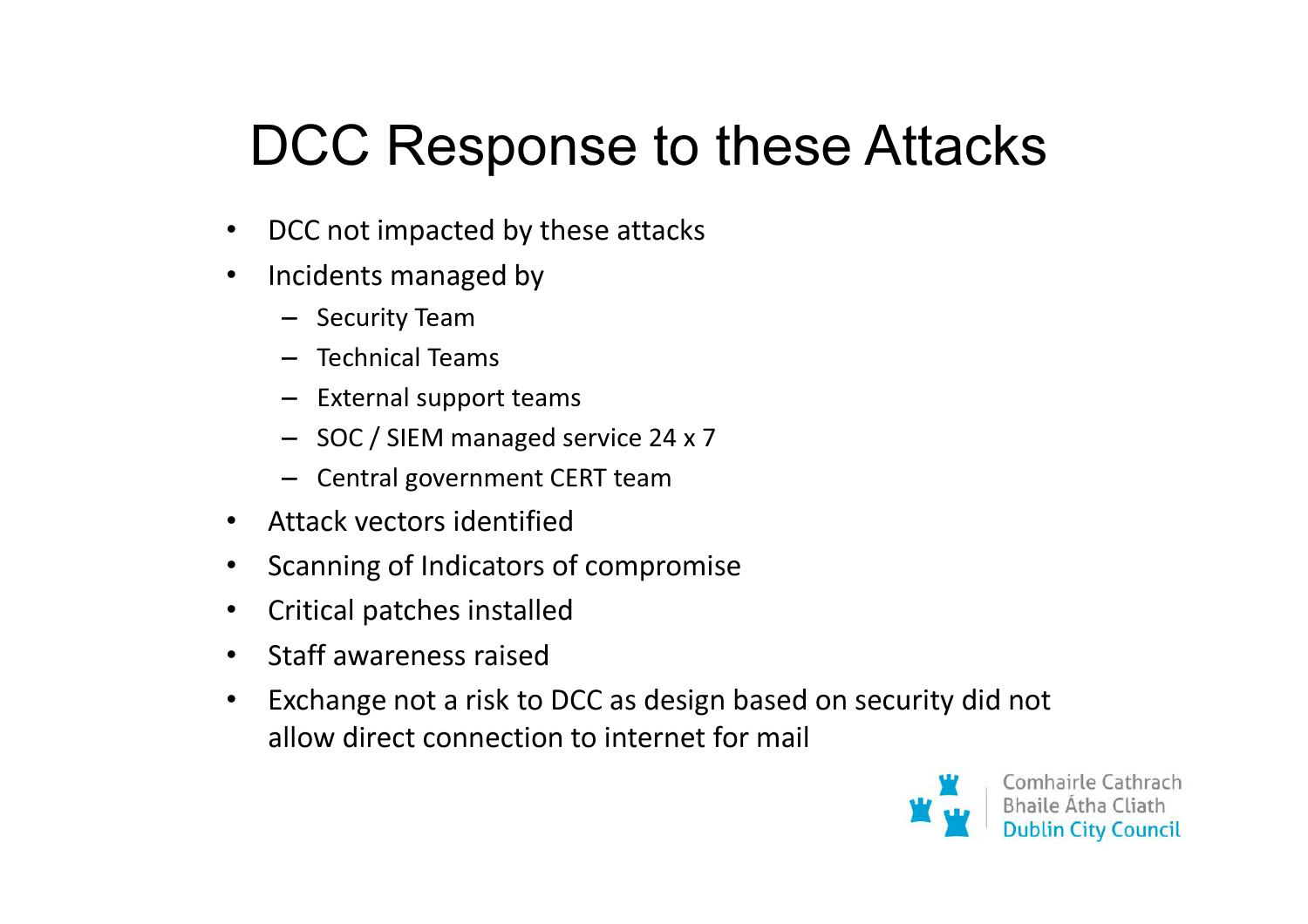## Current Security Profile in DCC

- $\bullet$ DCC has a dedicated security team
- DCC has a dedicated security budget •
- •Staff awareness key part of security profile
- • Utilising external security companies for evaluation of new systems and existing systems
- • DCC has an external managed SOC / SIEM (security operational and logging system)
- •Enterprise grade backup
- •Regular internal and External vulnerability scans
- •Strong Patching policy
- •LAN segmentation
- $\bullet$ Security in depth by design
- •Strong end point protection
- •Upgrading of older software and hardware that cannot be secured

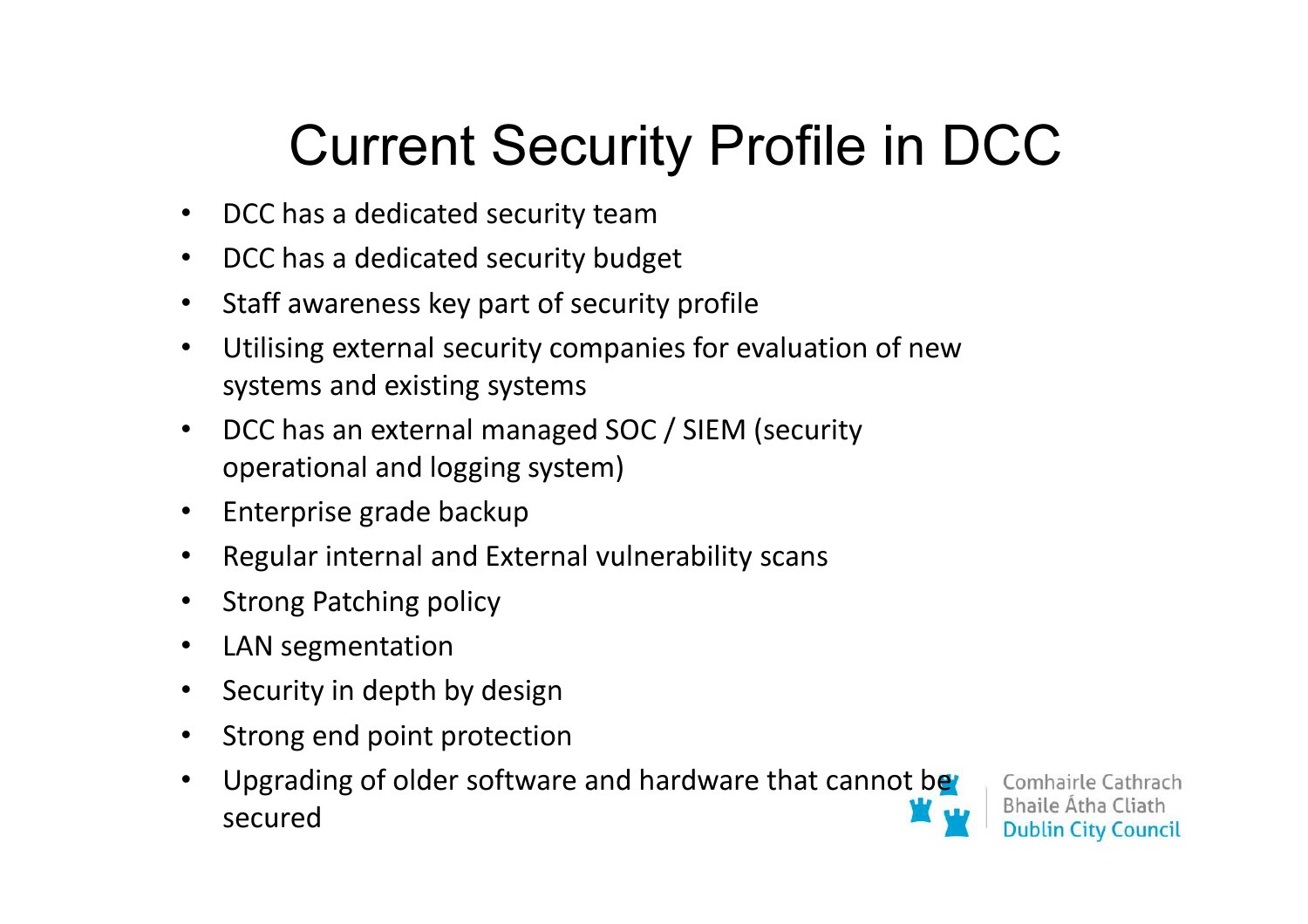#### NIST Framework

- •DCC implements the NIST Framework
- $\bullet$  Presumption that not all cyber attacks can be prevented
- $\bullet$ Detection software and processes in place
- •Incident response plan in place to respond
- Security profile of an organisation is linked to its business risk management approach